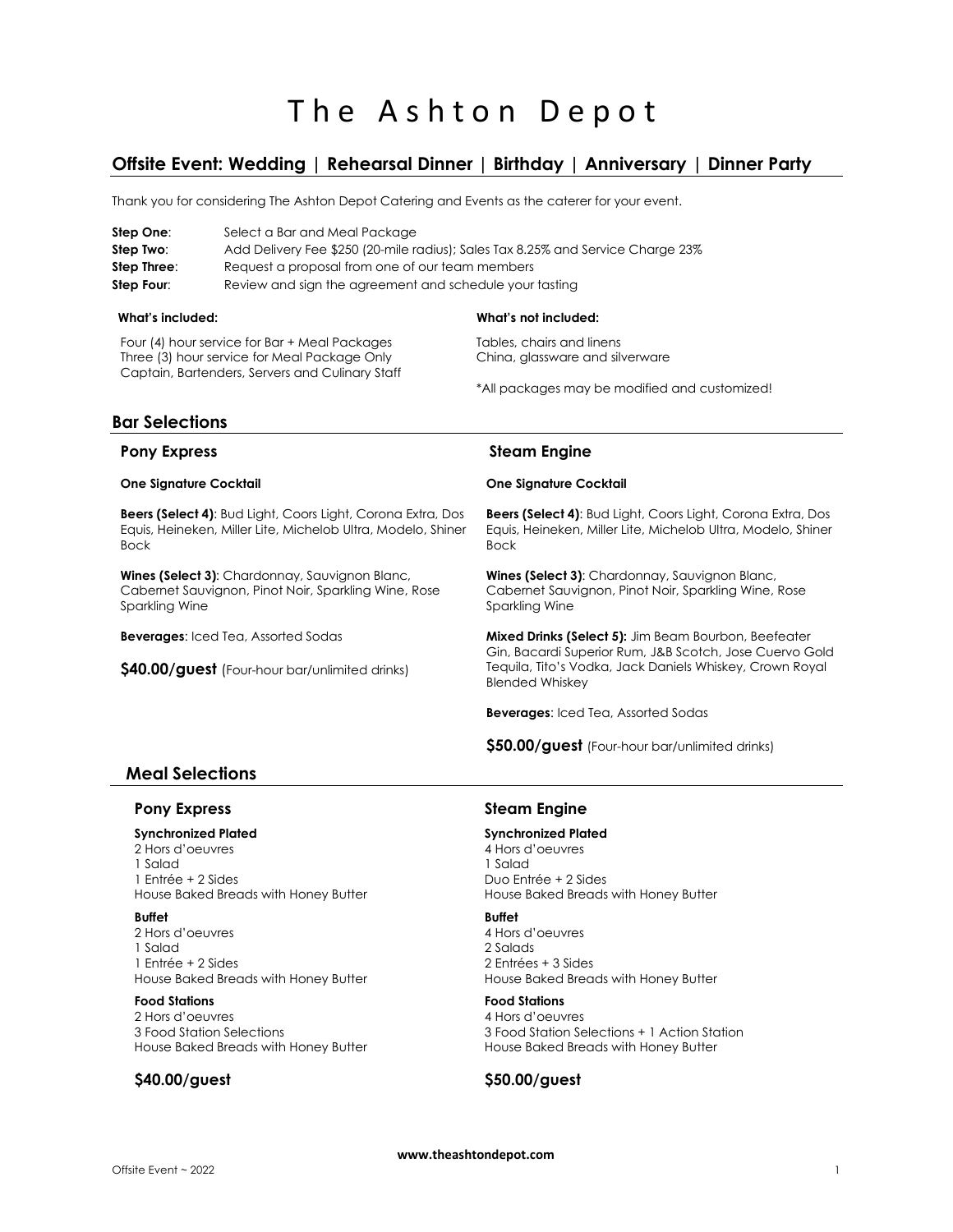# **Tray Passed Hors d'oeuvres**

Add extra hors d' oeuvres to any package for \$3.50 each Ashton Depot Crab Cake, Mango Coulis Baby Mozzarella, Cherry Tomato Skewers (v) Bacon, Jalapeno Wrapped Quail, Truffle Honey Boursin Cheese Stuffed Strawberries, Pecans, Mint (v) Bloody Mary Shrimp Gazpacho Cocktail Shooters Beef Tenderloin, Caramelized Onions, Horseradish Cream, Buttered Toast Beef Tenderloin, Cinnamon Stick, Maple Sugar Glaze Brie Cheese. Orange, Apple Chutney (v) Buttermilk Chicken, Waffles, Maple Syrup Buttermilk Ranch Vegetable Shooters Caprese Tomato, Mozzarella Basil, Balsamic (v) Chilled Gazpacho Soup Shooter Chipotle Honey Shrimp, Plantain Compressed Pineapple, Champagne (v) Compressed Cantaloupe, Tequila, Grand Marnier (v) Compressed Honeydew, Mint, Rum (v) Fresh Mozzarella, Heirloom Tomato, Balsamic, Basil (v) Goat Cheese Mousse, Fig Marmalade, Toasted Walnuts (v) Heirloom Tomato, Basil, Mozzarella Bruschetta (v) Maple Sugar House Smoked Salmon, Lemon Dill Crema Mini Beef Tenderloin Slider, Parmesan Aioli, Cheddar Mini Deviled Egg Tea Sandwich (v) Mini Pigs in a Blanket Mini Spinach, Cheddar Quiche (v) Mini Waffle Battered Corn Dogs, Raspberry Marmalade Open-Face Pulled Pork Empanada, Queso Fresco, Caramelized Onions, Salsa Verde Pastrami Pretzel Bites, Honey Mustard, Cherry Marmalade Poached Shrimp Bloody Mary Gazpacho Shooter Prosciutto Wrapped Asparagus, Lemon Curd Red Snapper Ceviche, Japanese Cucumber Cup, Cilantro Rosemary Hummus, Toasted Garlic Baguette (v) Shrimp Ceviche in a Cucumber Cup Spicy Chipotle Honey Shrimp, Crispy Plantain Tomato Relish Stuffed Brie Cheese Pastry, Port Wine Poached Pear, Port Wine Reduction Stuffed Strawberry, Cream Cheese, Walnuts (v) Sweet & Spicy Sriracha, Soy Chicken. Toasted Sesame Seeds Tomato Basil Soup Shooter (v) Twice-Baked Fingerling Potato, Chipotle, Bacon, Chive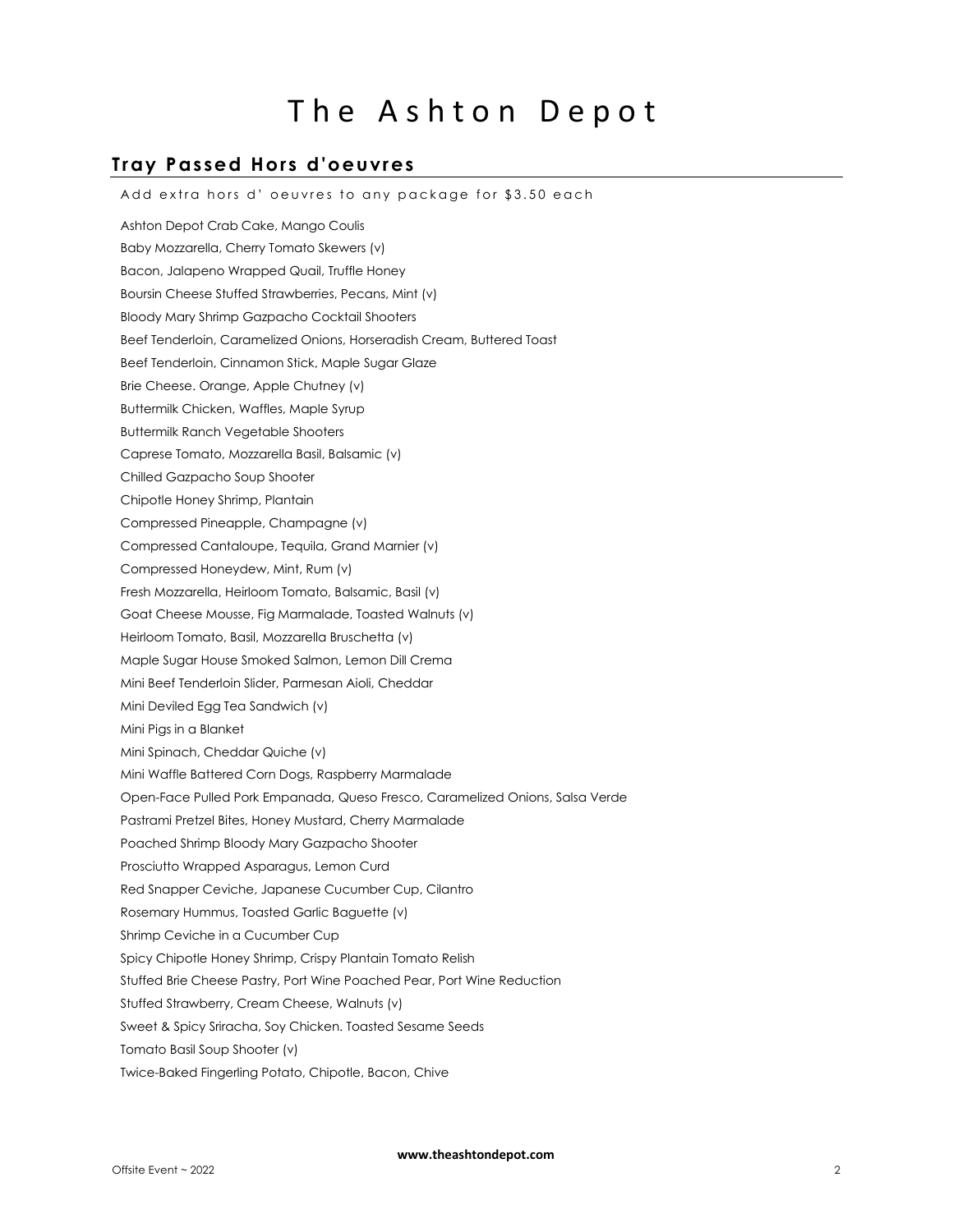# **Salads**

**Artisan Mixed Green Salad** ~ Strawberries, Candied Walnuts, English Cucumbers, Texas Feta White Balsamic Strawberry Vinaigrette

**Baby Spinach Salad** ~ Sun-Dried Cranberries, Texas Goat Cheese, Jazz Apples, Candied Pecans Lemon Basil Dressing

**The Caesar Salad** ~ Baby Hearts of Romaine, Shaved Parmesan Reggiano, Avocado Croutons, Roasted Poblano Caesar Dressing, Crispy Plantain Chip

**Butter Bibb Lettuce Wedge ~** Port Wine Poached Pear, Gorgonzola, Heirloom Tomatoes, Candied Walnuts, Port Wine Vinaigrette

**Lettuce Bouquet** ~ Wrapped in Cucumber, Raspberries, Candied Pecans, Feta, Cherry Tomatoes, Burnt Honey Raspberry Vinaigrette

# **Plated Options**

### **Lemon Thyme Crusted Chicken Breast**

Roasted Garlic Parmesan Whipped Potatoes, Buttered Broccolini, Oven Dried Tomato, Fennel Cream Sauce

**24-Hour Braised Boneless Beef Short Ribs**

Smoked Cheddar Cheese Grits, Grilled Asparagus, Oven Dried Tomato, Sweet Potato Crisps, Cabernet Demi

**Chicken Florentine Roulade** Herb Whipped Potatoes, Grilled Butternut Squash, Zucchini and Eggplant, Lemon Verbena Cream Sauce

**Herb Crusted Scottish Salmon Filet** Butternut Squash Risotto, Grilled Asparagus, Chardonnay Butter Sauce

### **Mustard Crusted Pork Tenderloin**

Tomato Risotto, Glazed Baby Carrots and Broccolini, Whole Grain Mustard Cream

**Grilled New York Strip**  Garlic Mushrooms, Horseradish Whipped Potatoes,

Red Wine Jus, Crispy Truffle Onions

**Entrée Duo Entrée** 

**24-Hour Braised Boneless Beef Short Ribs and Lemon Thyme Crusted Chicken Breast** Butternut Squash Risotto, Grilled Asparagus, Oven Dried Tomato, Cabernet Demi, Fennel Cream Sauce

**Herb Crusted Scottish Salmon Filet and 24-Hour Braised Boneless Beef Short Ribs** Smoked Cheddar Cheese Grits, Grilled Asparagus, Smoked Tomato Butter

**Chicken Florentine Roulade and Rainbow Trout** Buttered Broccolini, Artichoke Risotto, Crawfish and Caper Lemon Butter Sauce

**Mustard Crusted Pork Tenderloin and Chicken Breast**

Butternut Squash Risotto, Roasted Baby Carrots, Whole Grain Mustard Demi, Crispy Sweet Potatoes

#### **Grilled New York Strip Loin and Jumbo Garlic Herbed Shrimp**

Pimento and Mushroom Macaroni and Cheese Croquet, Crawfish Etouffee, Lemon Parsley Salad

# **Buffet Options**

### **E n t r é e S i d e s**

**Lemon Thyme Crusted Chicken Breast** Fennel Cream Sauce

**24-Hour Braised Boneless Beef Short Ribs** Cabernet Demi

**Chicken Florentine Roulade** Lemon Verbena Cream Sauce

**Herb Crusted Scottish Salmon Filet** Chardonnay Butter Sauce

**Mustard Crusted Pork Tenderloin** Whole Grain Mustard Cream

**Charred New York Strip**  Red Wine Jus

**Pan Seared Chicken Breast**  Herbed Demi

**Crispy Cod Filets** Lemon and Horseradish Pickle Tartar Sauce

Grilled Asparagus Sautéed Broccolini

Grilled Mixed Vegetables

Glazed Baby Carrots

Buttered Haricot Verts

Garlic and Parmesan Mashed Potatoes

Smoked Cheddar Cheese Grits

Butternut Squash Risotto

Lobster Mac and Cheese Croquet

Roasted Garlic and Herb Potatoes

Roasted Poblano and Corn Grits

Scalloped Cheesy Potatoes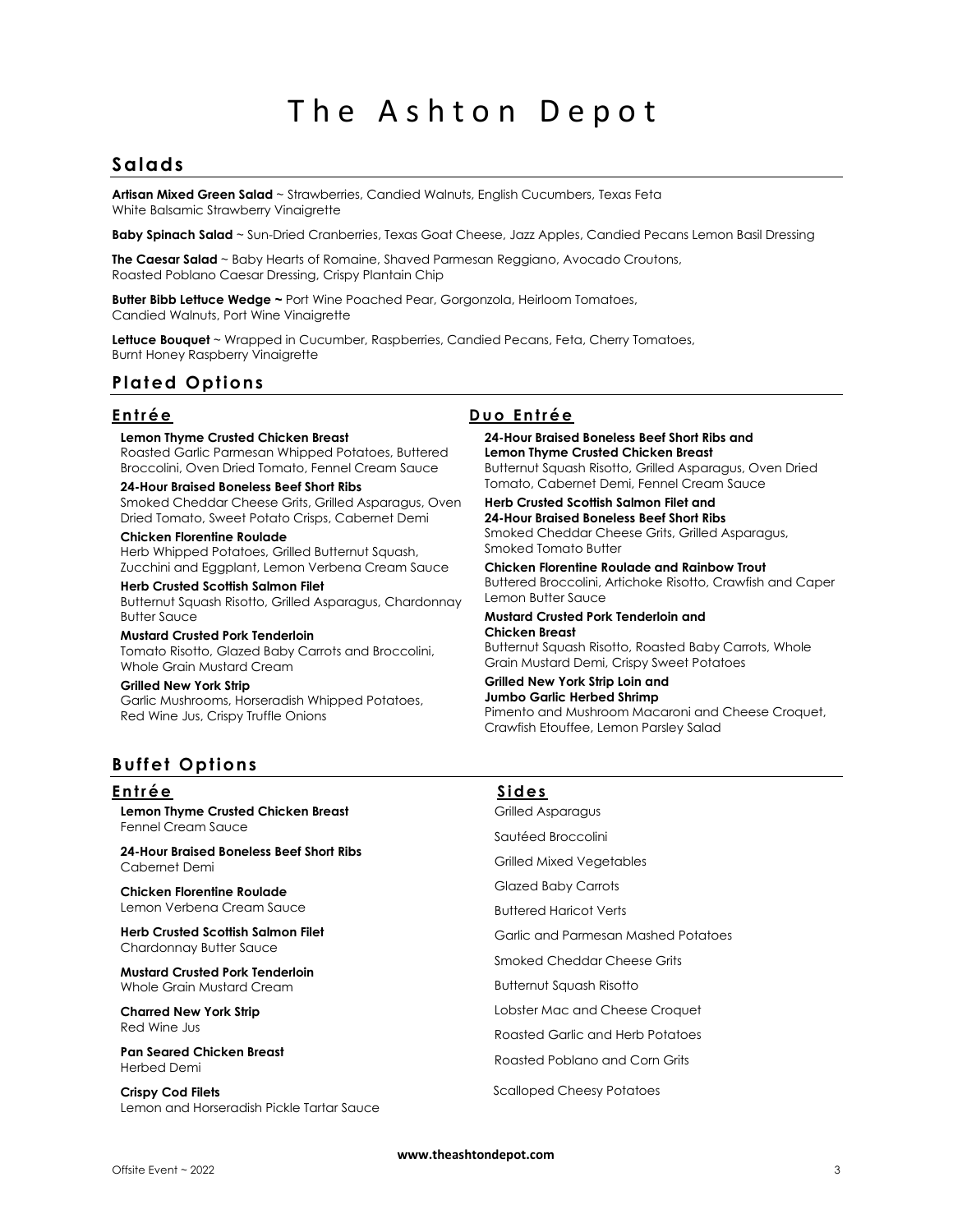# **Food Station Options**

### **Baked Brie Display** ~ **\$12 per guest**

Mini Baked Brie Cheese Wheels with Raspberry and Apricot Jams, with Assorted Seedless Grapes, Berries, Toasted Baguettes, Grilled Focaccia

### **Breads and Spreads** ~ **\$12 per guest**

Warm Artichoke and Spinach Dip, Gruyere Fondue, Warm Creole Crab Dip, Roasted Red Pepper Cream Cheese Dip, Hummus, Crackers, Tortilla Chips, Baguettes, Grilled Ciabatta, Focaccia

### **Mini Salad Station (Select Two)** ~ **\$12 per guest Artisan Mixed Green**

Strawberries, Candied Walnuts, Cucumbers, Feta, White Balsamic Strawberry Vinaigrette

### **The Caesar Salad**

Baby Hearts of Romaine, Shaved Parmesan Reggiano, Belgium Endive, Charred Avocado, Roasted Poblano Caesar Dressing, Crispy Plantain Chip

### **Butter Bibb Lettuce Wedge**

Port Wine Poached Pear, Gorgonzola, Heirloom Tomatoes, Candied Walnuts, Port Wine Vinaigrette

### **Flatbread Pizzas (select 2)** ~ **\$12 per guest**

Basil, Pesto, Mozzarella (v) Sausage, Mushrooms, Bell Peppers, Onions Mozzarella, Pepperoni, Marinara

### **Euro Market Display** ~ **\$14 per guest**

Prosciutto Wrapped Grilled Asparagus, Tomato and Mozzarella Skewers, Capicola with Port Salute Cheese, Genoa Salami with Creamy Danish Blue Cheese, Marinated Artichoke and Hearts of Palm with Blue Cheese Stuffed Olives and Kalamata

### **Avocado Bar (Select Two)** ~ **\$14 per guest**

Grilled Asparagus, Roasted Peppers, Goat Cheese and Blood Orange Vinaigrette Smoked Chicken Breast, Pecans, Arugula, and Peppers Red Snapper Ceviche, Queso Fresco, and Cilantro

### **Baked and Whipped Potato Bar** ~ **\$12 per guest**

Roasted Tomato and Reggiano Potatoes Whipped Yukon Gold Potatoes Salt Crusted Butterball Potato "Bakers" Grated Aged Colby Cheddar and Fontina Cheeses, Black Pepper Maple Cured Bacon, Avocado, Pico de Gallo, Crème Fraiche, Garlic Chives, Whipped Butter

### **Macaroni and Cheese Bar (Select Two)** ~ **\$12 per guest**

Truffle Macaroni and Cheese Lobster Macaroni and Cheese Parmesan Crusted Macaroni and Cheese Jalapeno Macaroni and Cheese Smoked Gouda Macaroni and Cheese Classic Macaroni and Cheese

### **Marinated Grilled Vegetable Display** ~ **\$12 per guest**

Zucchini, Squash, Eggplant, Carrots, Asparagus, Red Bell Peppers, Mushrooms and Seasonal Selections

### **Mini Composed Entrée (Select One) ~ \$14.00 per guest**

**24-Hour Braised Boneless Beef Short Ribs** Smoked Cheddar Cheese Grits, Grilled Asparagus, Cabernet Demi

### **Chicken Florentine Roulade**

Parmesan Whipped Potatoes Haricot Verts, Lemon Verbena Cream Sauce

### **Herb Crusted Scottish Salmon Filet**

Butternut Squash Risotto, Roasted Carrots, Chardonnay Butter Sauce

### **Slider Station (Select Two)** ~ **\$12 per guest**

Crab Cake Slider, Sriracha Aioli on Sweet Milk Bread

California Chicken Slider with Swiss, Avocado, Bacon & Sprouts on Sesame Brioche

Shiner Bock Braised Beef Short Rib Slider with Camembert Cheese & Caramelized Onions on Smoked Cheddar Bread

Crusted Scottish Salmon Filet with Sriracha Aioli, Sprouts and Black Sesame Toasted Brioche

Basil Pesto with Mozzarella, Heirloom Tomato and Sprouts on Parmesan Crusted Brioche

### **Tater Tot Station ~ \$10 per guest**

Fries and Tots with Sauces - Garlic Aioli, Ranch, Cheddar Cheese with Pulled Short Ribs and Siracha Ketchup

### **Street Tacos** ~ **\$14 per guest**

Grilled Steak and Green Chili Tacos "Al Carbon" Chipotle and Shiner Marinated Chicken Tacos Toppings: Pasilla & Cascabel Chile "Salsa Roja", Queso Asadero, Queso Fresco, Monterey Jack, Sour Cream, Pickled Red Onions, Shaved Romaine Lettuce

### **Fajita Station** ~ **\$14 per guest**

Chipotle and Shiner Bock Marinated Beef and Chicken Tomatillo and Fire Roasted Tomato Salsas Cilantro, Lime, Cheddar Corn and Flower Tortillas

### **Carved Action Stations**

**Tortilla Crusted Salmon Filet ~ \$14.00 per guest** Buttered Broccolini, Tequila Orange Butter

### **Oven Roasted Mustard Crusted Pork Loin ~ \$14.00 per guest** Apple Slaw, Creole Mustard Cream

**Roasted Breast of Turkey ~ \$14.00 per guest** Corn Biscuit, Jalapeno Cranberry Relish, Chorizo Gravy

**Oven Roasted Prime Rib ~ Market Price** Honey Wheat Rolls, Horseradish Cream, Dijon Mustard Mayonnaise, Sauce Bourguignonne

### **Roasted Tenderloin of Beef ~ Market Price**

Honey Wheat Rolls, Horseradish Cream, Dijon Mustard Mayonnaise, Cabernet Sauce